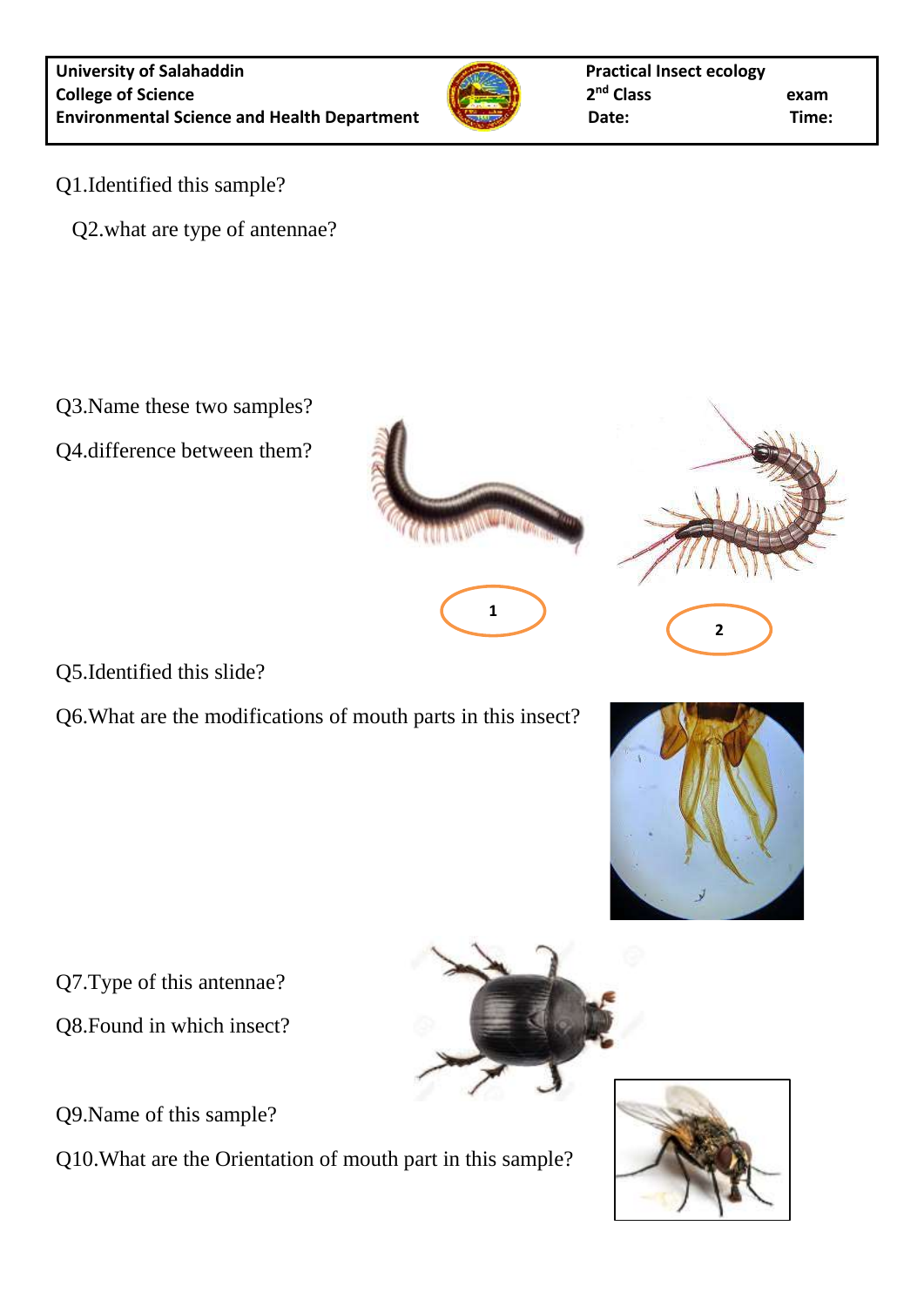## Q11.Name of this equipment?

Q12.Used for what?



Q13.Define the followings:

1. Hypopharynx 2. Killing jar 3. Vertex:

Q14.Fill the blanks The orientation of mouth parts in insects are ……………. .,

……………. . , ………………….

Q15. …………………... Is dentate along their inner margins, used for grinding and crushing the food.

| . |  |  |  |  |  |  |
|---|--|--|--|--|--|--|

Q17.Answer the followings?

Q18.what are the functions of head ?

Q20.What are the benefits of insects ?

Q21.What are the special structure of the head capsule?

## **Q22. Define the followings: just two of the followings:**

1. Hypopharynx 2.Arthropoda 3.vertex 4.Insect net

Q23. what are the benefit and damages of insects?

Q24. What are the function of the insect head?

Q25.What are the types of mouth parts in bee and grass hopper? What is the main different between them?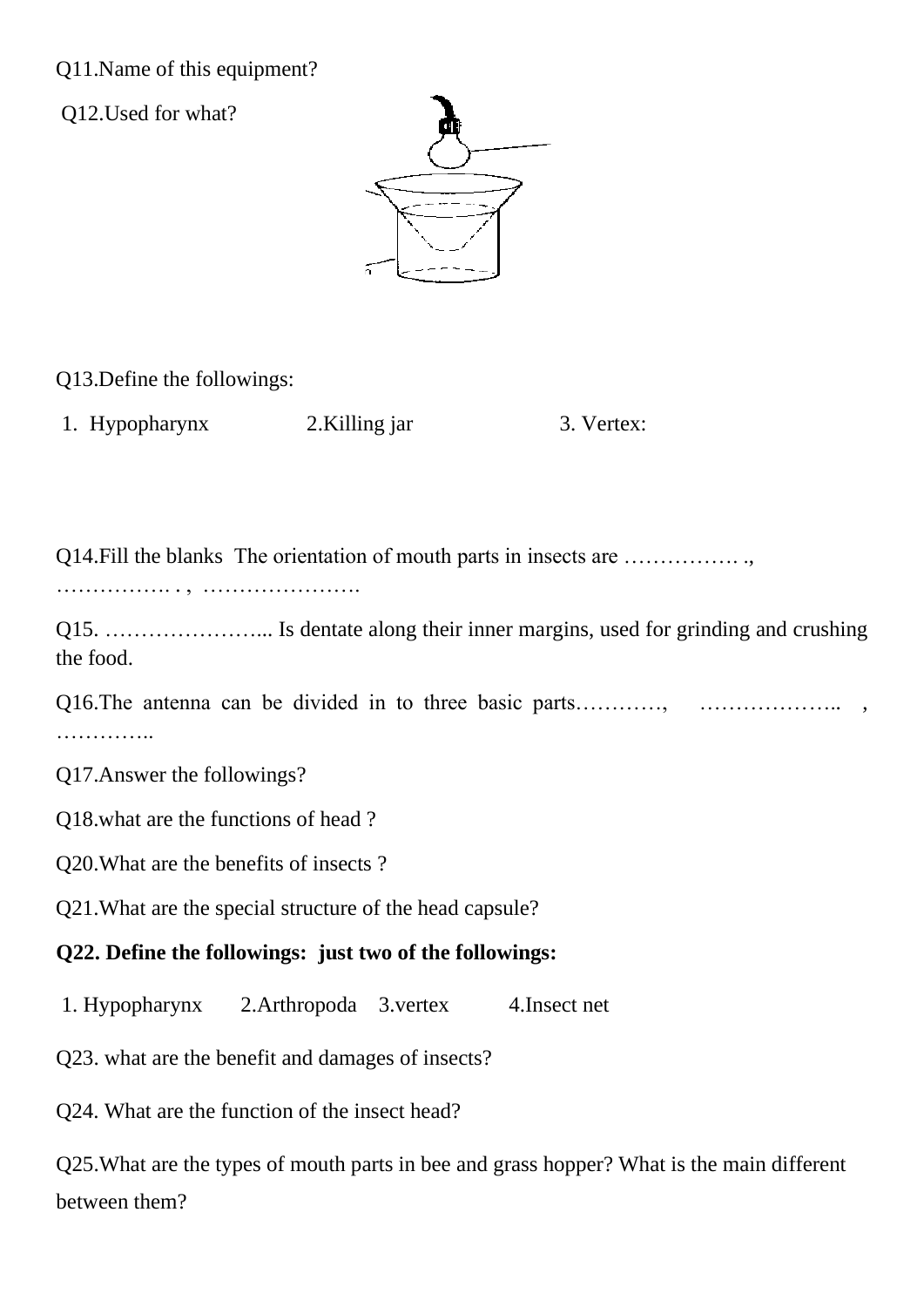- **Q26.Fill in the following blanks:** The Orientation of mouthparts in insects can be  $\frac{1}{2}$  and  $\frac{1}{2}$  and  $\frac{1}{2}$  and  $\frac{1}{2}$  and  $\frac{1}{2}$  and  $\frac{1}{2}$  and  $\frac{1}{2}$  and  $\frac{1}{2}$  and  $\frac{1}{2}$  and  $\frac{1}{2}$  and  $\frac{1}{2}$  and  $\frac{1}{2}$  and  $\frac{1}{2}$  and  $\frac{1}{2}$  and  $\frac{1}{2}$  and  $\frac{1}{2}$  a Q27.Maxillae in chewing (biting) mouth part is divided into several parts are \_\_\_\_\_\_\_\_,  $\frac{1}{\sqrt{1-\frac{1}{2}}}\frac{1}{\sqrt{1-\frac{1}{2}}}\frac{1}{\sqrt{1-\frac{1}{2}}}\frac{1}{\sqrt{1-\frac{1}{2}}}\frac{1}{\sqrt{1-\frac{1}{2}}}\frac{1}{\sqrt{1-\frac{1}{2}}}\frac{1}{\sqrt{1-\frac{1}{2}}}\frac{1}{\sqrt{1-\frac{1}{2}}}\frac{1}{\sqrt{1-\frac{1}{2}}}\frac{1}{\sqrt{1-\frac{1}{2}}}\frac{1}{\sqrt{1-\frac{1}{2}}}\frac{1}{\sqrt{1-\frac{1}{2}}}\frac{1}{\sqrt{1-\frac{1}{2}}}\frac{1}{\sqrt{1-\frac{$ Q28.Antennae can be divided into three basic parts\_\_\_\_\_\_\_\_\_\_, \_\_\_\_\_\_\_\_\_\_\_\_\_\_,
- Q29. Common name of this sample?

\_\_\_\_\_\_\_\_\_\_\_\_\_, \_\_\_\_\_\_\_\_\_\_\_\_\_.

- Q30. Belong to which class?
- Q31.How many legs it has?
- Q32. What are the name and function of these instruments?





- Q33. Name type of antennae?
- Q34.Found in which type of insects?
- Q35. common name of this sample?
- Q36.write type of leg and modification in which type of legs?
- Q37. Name these two samples?
- Q38. Type of wings in these two samples?







1. 2.

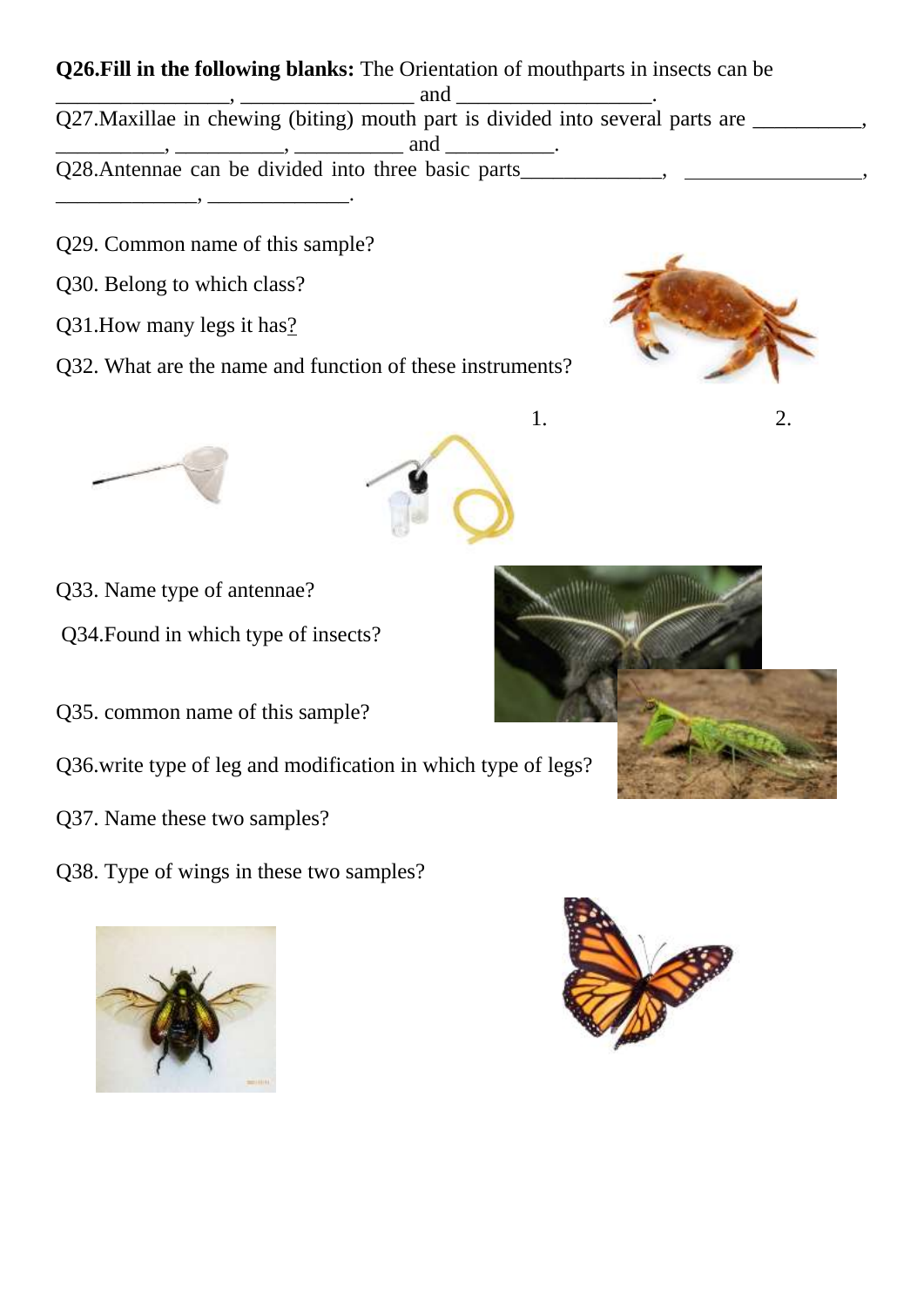- Q39. Name of point part?
- Q40. Found in which insect?
- 
- Q42. Found in which insects?







Q43. write type of mouth parts? Q44.found in which insect?

Q45.Name of this sample?

Q46.Name of the point part, used for what?

 $\setminus$ 

- Q47. Draw and label Complete metamorphosis?
- Q48.Draw and label the structure of the legs?
- Q49.What are the functions of the abdomen?

Q50.What are the wing shapes and venation in insects?

## **Q51. define the followings:**

- 1. Halters
- 2. Pupa
- 3. Sting organ



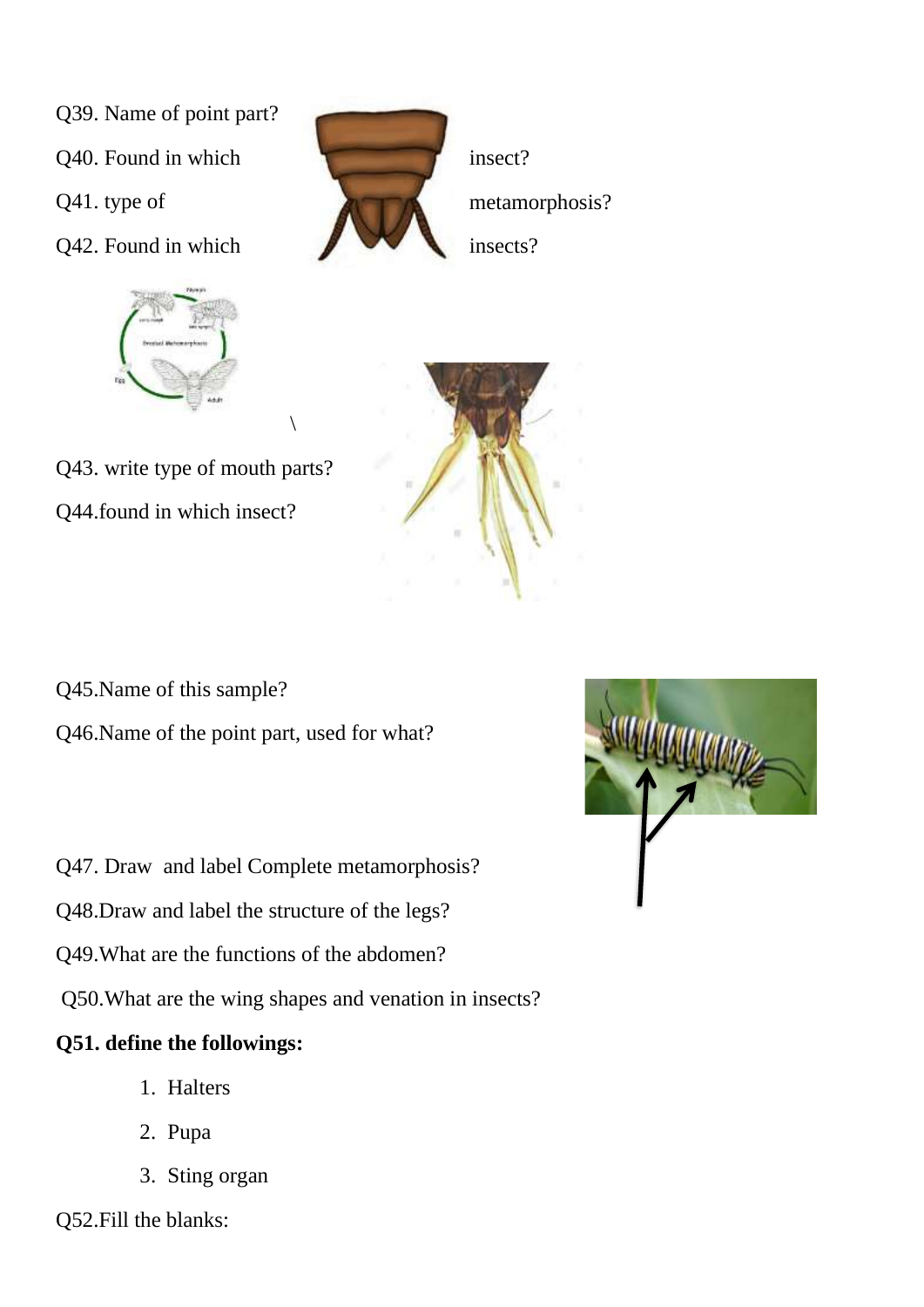Q53. The abdominal segment may be considered to form three groups……………… , ……………….. , ………………

Q54. The honeybee has two sets of ……………….. wings that are strengthened by a network of veins

Q55. The thorax is composed of three segments: …………, …………….. , ………..

Q56.Name these two samples?

57.difference between them?





Q58. Identified this sample?

Q59. what are type of antennae?